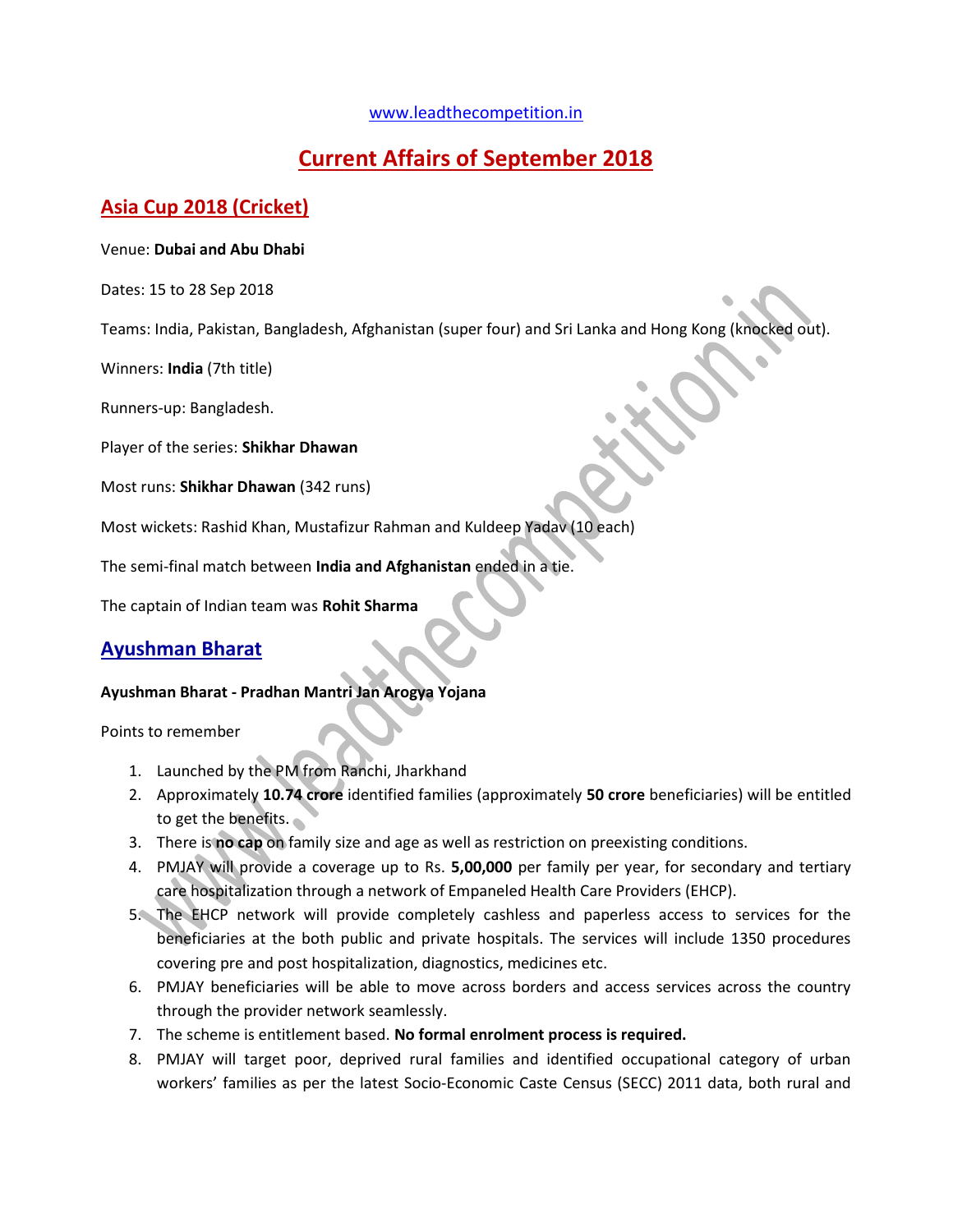urban. Additionally, all such enrolled families under Rashtriya Swasthaya Bima Yojana (RSBY) that do not feature in the targeted groups as per SECC data will be included as well.

# National Tourism Awards 2016-17

A. Best State/ Union Territory: Comprehensive Development of Tourism Rest of India

1. Andhra Pradesh 2. Kerala 3. Rajasthan and Goa

B. Best State/ Union territory: Comprehensive Development of Tourism (Jammu & Kashmir and North East including Sikkim): Sikkim

C. Best Maintained Differently Abled Friendly Monument: Archaeological Survey of India For Qutb Complex, Delhi

- D. Best Tourist Friendly Railway Station: Secunderabad
- E. Best Airport (Class X cities): Sardar Vallabhai Patel International Airport, Ahmedabad
- F. Best Airport (Rest of India): Devi Ahilya Bai Holkar Airport, Indore
- G. Best Heritage City: Ahmedabad and Mandu (Joint Winners)
- H. Swachhta Award: Indore, Madhya Pradesh

I. Best State for Adventure Tourism: Madhya Pradesh and Uttarakhand

# Wind Augmentation Purifying Unit WAYU

- WAYU is device to filter particulate matter and dilute air pollutants.
- WAYU is developed by Council of Scientific and Industrial Research National Environmental Engineering Research Institute (CSIR-NEERI) and funded by Department of Science and Technology.
- The device can purify air in an area of 500 meter square.
- The device equipped with two ultraviolet lamps and half kilogram of activated carbon coated with special chemical Titanium Dioxide, also removes poisonous gases such as volatile organic compounds (VOCs) and carbon monoxide.
- The device consumes only half a unit of electricity for 10 hours of running and has a maintenance cost of only Rs 1,500 per month.
- The device was inaugurated in Delhi by Union Science and Technology Minister Harsh Vardhan.
- The device installed at Income Tax Office (ITO) intersection and Mukarba Chowk, generates wind in order to dilute the air pollutants and removes the active pollutants like carbon (charcoal) with the help of one fan and filter.
- Around 54 more such device are to be installed by October 15 in Delhi.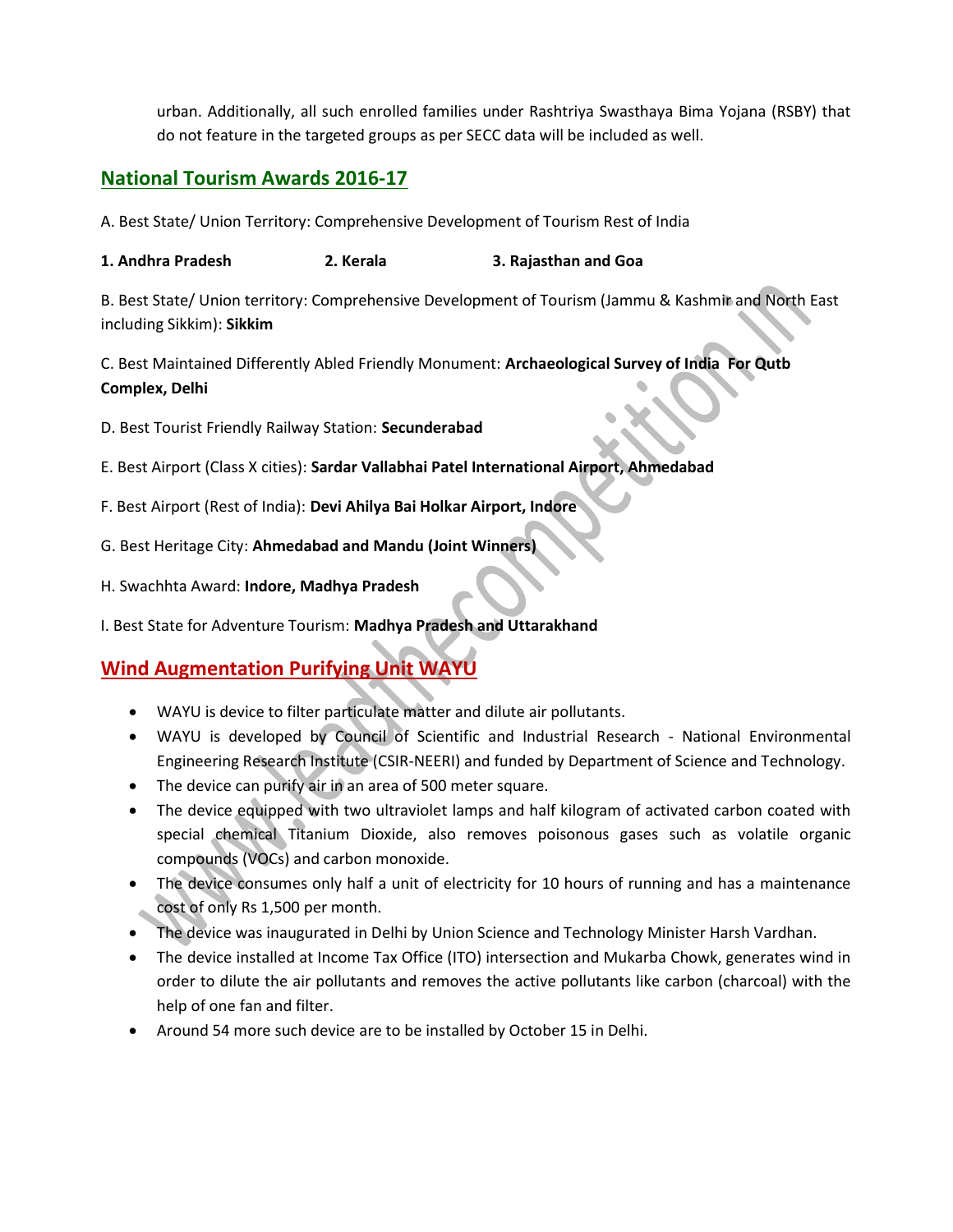# Launch of website www.psbloansin59minutes.com

The Union Minister of Finance and Corporate Affairs, Shri Arun Jaitley launched the web portal www.psbloansin59minutes.com to enable in principle approval for MSME loans up to Rs. 1 crore within 59 minutes from SIDBI and 5 Public Sector Banks (PSBs).

The key features of the contactless platform include:

- 1. Majority stake of SIDBI & big 5 PSBs- SBI, Bank of Baroda, PNB, Vijaya and Indian Bank.
- 2. A first for MSME borrowers-Connect with multiple banks without visiting the branch.
- 3. The platform that has an integrated GST, ITR, Bank Statement Analyzer, Fraud Check and Bureau Check as well as host of other features which at present is not available with any other player in the market.
- 4. Only Platform that has been integrated with CGTMSE for checking the eligibility of Borrowers. MSME borrower gets loan up to Rs.2 crore without any collateral, which is major relief for MSME borrower.

# SAFF CUP 2018 (Football)

Hosted by: Bangladesh

Dates: 04 to 15 Sep 2018.

Matches played at: Bangabandhu National Stadium, Dhaka

Winner: Maldives

Runners-up: India

Best Player: Mohamed Faisal

Top scorer: Manvir Singh

Fair play Award: Bhutan

Teams : Bangladesh, Bhutan, India, Maldives, Nepal, Pakistan and Sri Lanka

## Launching of Satellites by ISRO

Points to remember

- 1. Launch vehicle: The Polar Satellite Launch Vehicle (PSLV-C42)
- 2. Launched from: Satish Dhawan Space Centre (SDSC) SHAR, Sriharikota
- 3. Launch date: 16 Sep 2018
- 4. Satelllites launched: NovaSAR and S1-4.
- 5. The satellites belong to UK-based Surrey Satellite Technology Limited (SSTL).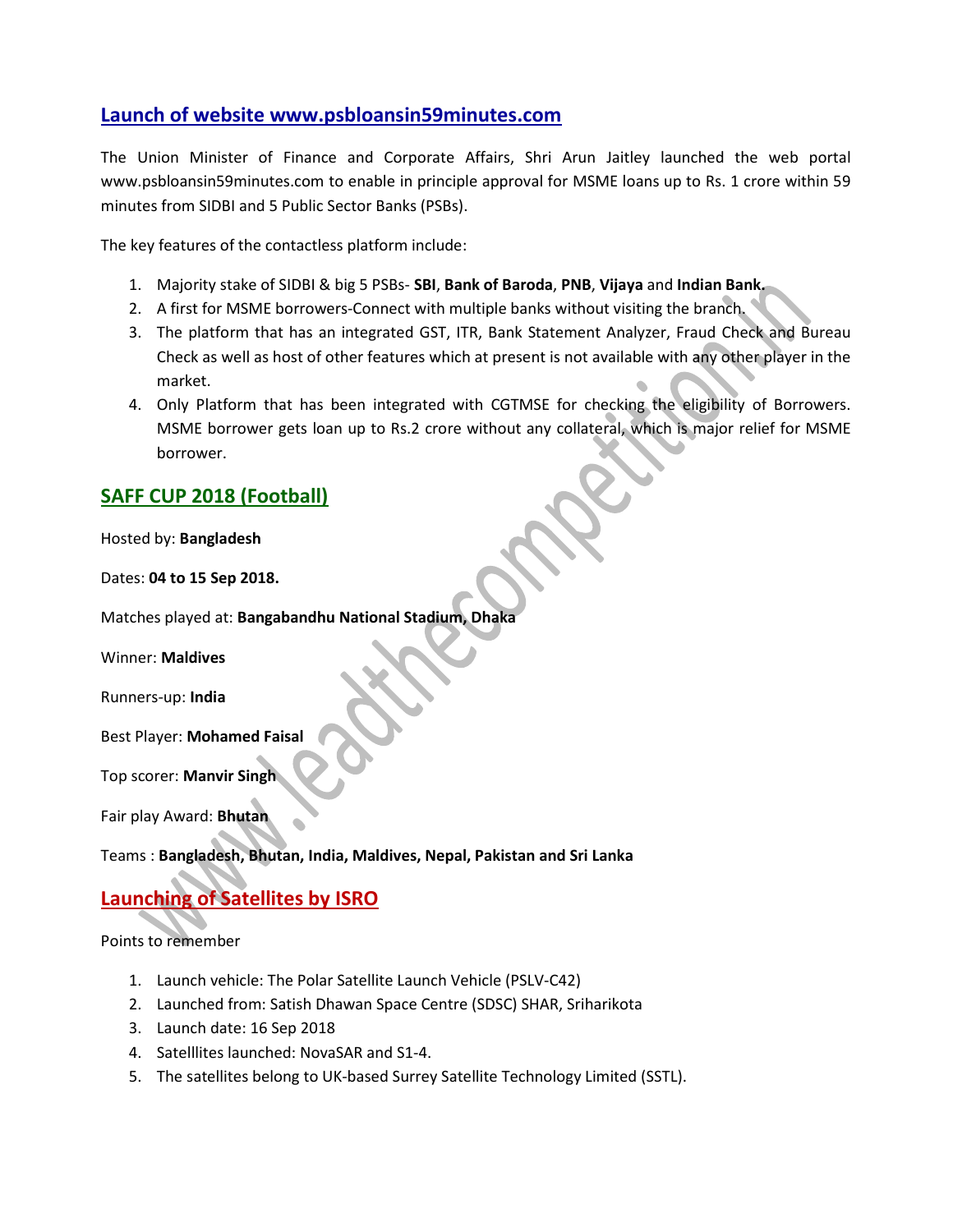6. This was the 44th flight of PSLV and the 12th flight of the Core Alone version of the vehicle. Core Alone is its lightest version without the six strap-on motors. It is used for launching smaller payloads.

| Test | Venue                      | Winner  | <b>Player of the Match</b> |
|------|----------------------------|---------|----------------------------|
| 1.   | Edgbaston, Birmingham      | England | Sam Curran                 |
| 2.   | Lord's, London             | England | Chris Woakes               |
| 3.   | Trent Bridge, Nottingham   | India   | Virat Kohli                |
| 4.   | The Rose Bowl, Southampton | England | Moeen Ali                  |
| 5.   | Kennington Oval, London    | England | <b>Alastair Cook</b>       |

# India England Test Series Aug-Sept 2018

Player of the Series - Virat Kohli (India) and Sam Curran (England)

Alastair Cook announced his retirement from international cricket. He is the highest run scorer in tests from England (12,472 runs). He is the fifth highest scorer in test cricket in the world.

# Testing of Man-Portable Anti-Tank Guided Missile (MPATGM)

Points to remember

- 1. Developed by: DRDO
- 2. Tested at: Ahmednagar (Maharashtra)
- 3. Tests carried out on: 15 and 16 Sep 2018
- 4. The MPATGM is a third-generation anti-tank guided missile which is fitted with a high-explosive anti-tank (HEAT) warhead.
- 5. The MPATGM has a maximum engagement range of about 2.5 kilometers.
- 6. The first MPATGM prototype is expected to be handed over to the Indian army by the end of 2018 for user trials.

## NID Act 2014

The Union Cabinet approved amendment of National Institute of Design Act, 2014 for setting up of National Institutes of Design at the following places and to declare them as Institutions of National Importance (INIs) at par with the National Institute of Design, Ahmedabad.

- 1. Amravati/Vijayawada in Andhra Pradesh
- 2. Bhopal in Madhya Pradesh
- 3. Jorhat in Assam
- 4. Kurukshetra in Haryana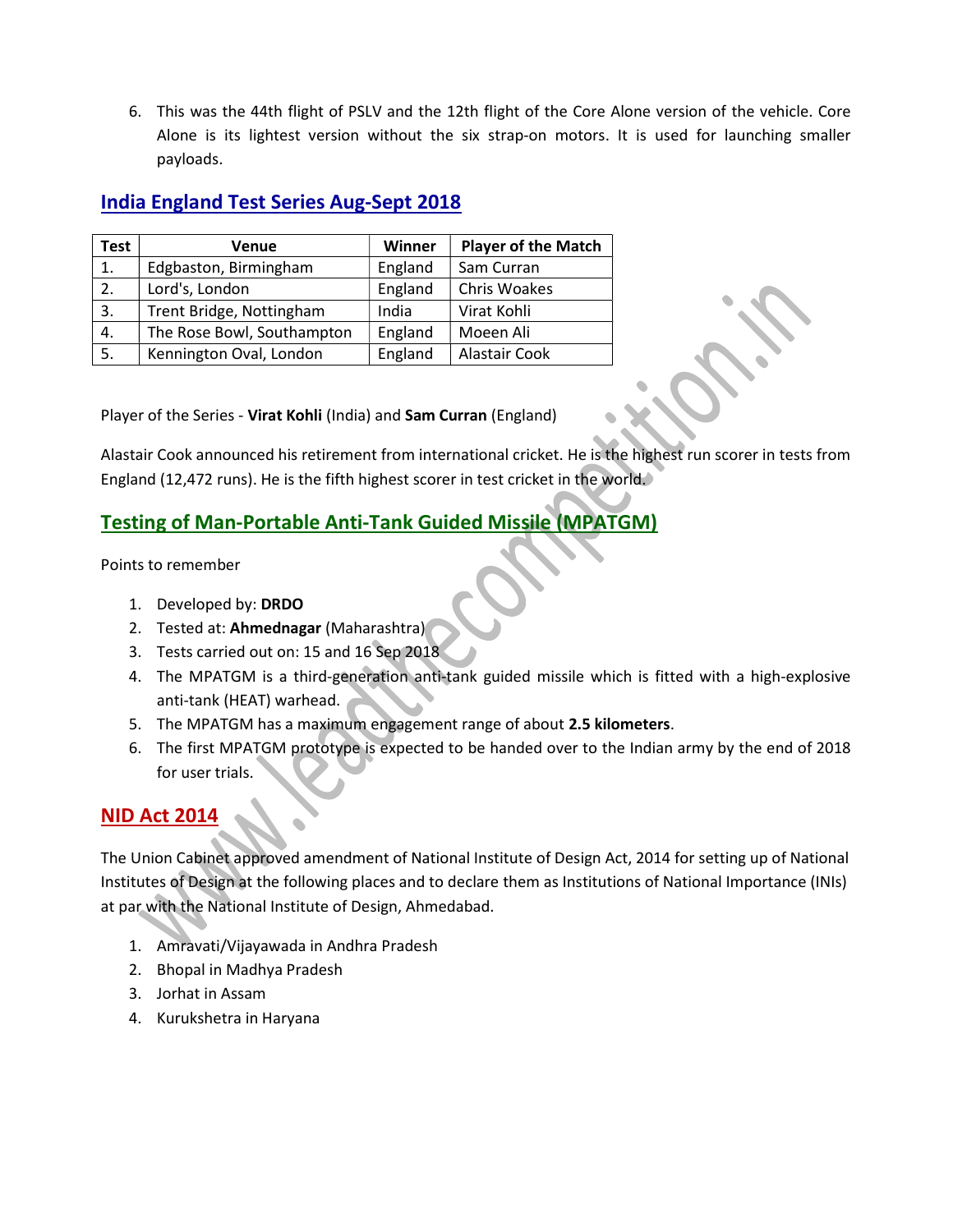# PM-AASHA

The Union Govt has approved a new umbrella scheme named the PM-AASHA : Pradhan Mantri Anndata Aay Sansrakshan Abhiyan

Aim: To ensure remunerative prices to farmers.

The new Umbrella Scheme includes the mechanism of ensuring remunerative prices to the farmers and is comprised of -

- A. Price Support Scheme (PSS): Physical procurement of pulses, oilseeds and copra to be done by Central Nodal Agencies along with state govts. Central Govt to bear procurement expenditure and losses due to procurement up to 25% of production.
- B. Price Deficiency Payment Scheme (PDPS): Will cover all oilseeds for which MSP is notified. Farmers will get direct payment of the difference between the MSP and the selling price.
- C. Pilot of Private Procurement and Stockist Scheme (PSPS): Participation of private sector in procurement operation to be piloted. For oilseeds, states have the option to roll out the scheme on pilot basis in selected district/APMCs involving private stockist.

## India Post Payments Bank

Points to remember

- 1. India Post Payments Bank (IPPB) was setup under the Department of Posts, Ministry of Communication with 100% equity owned by Government of India, on 17th August, 2016.
- 2. IPPB started its operations on 30th January, 2017 by opening two pilot branches, one at Raipur and the other at Ranchi.
- 3. Prime Minister Shri Narendra Modi launched the first phase nationwide on September 1, 2018 at Talkatora Stadium in New Delhi. The function was witnessed at over 3000 locations across the country.
- 4. IPPB proposes to open 650 branches to cover almost all the districts of the country.
- 5. Shri Suresh Sethi has been appointed as MD & CEO of IPPB.
- 6. Aapka bank, aapke dwaar is the slogan of the bank.
- 7. Starting with the launch of 3250 access points, IPPB will be spreading its footprint and leveraging the vast postal network of nearly 1.55 lakh Post Offices and 3.0 lakh postal employees in every district, town and village of the country.
- 8. It is also planned to have 10,000+ doorstep service providers and 24x7 multilingual customer support.

## Exercise Pitch Black 2018

#### Venue: Darwin, Australia

Participants: 16 countries including India and France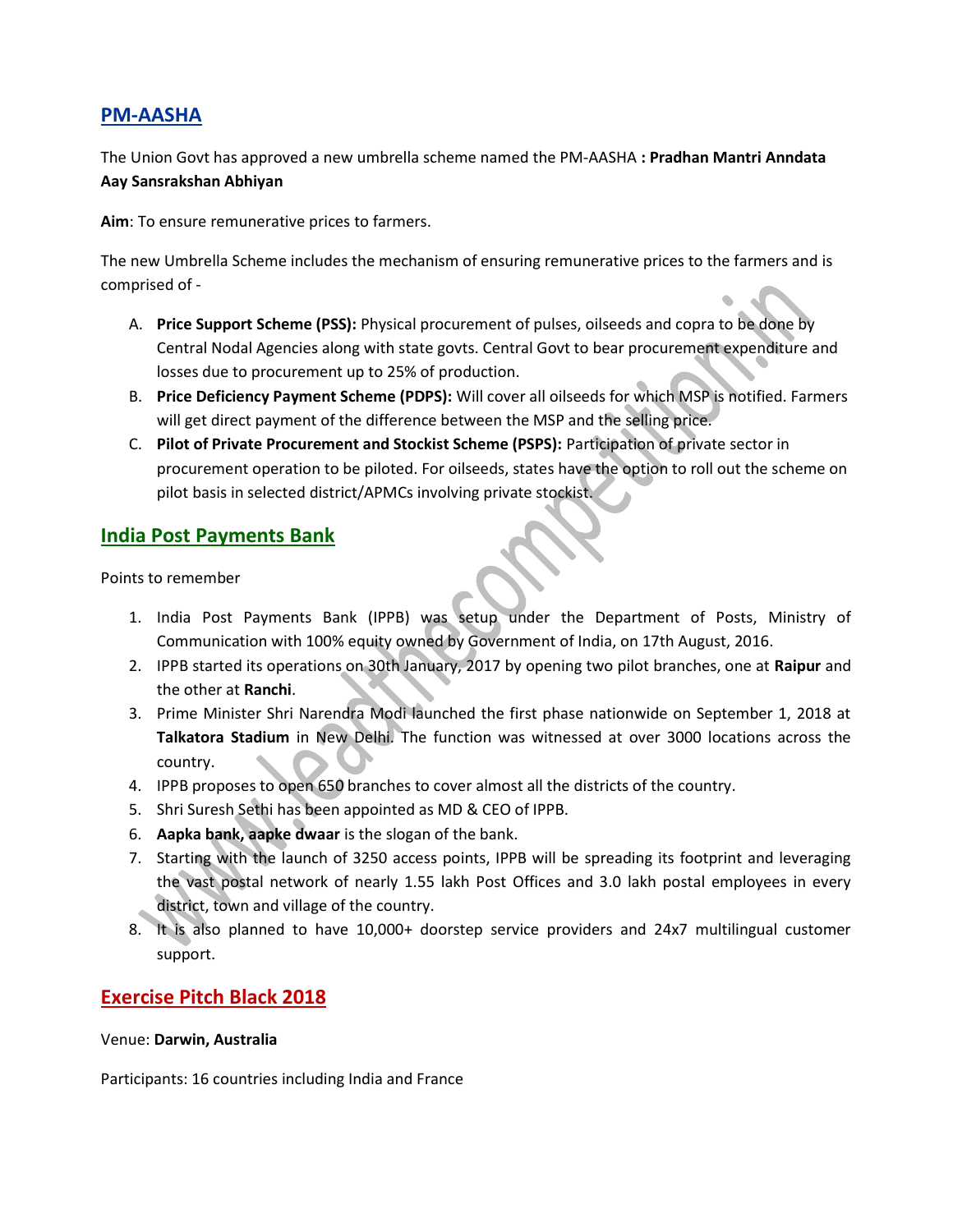Return leg of the exercise jointly held by Indian Air Force and French Air Force at AF Station Gwalior and Agra from 01 to 04 Sep 2018

# US Open 2018

| <b>Title</b>           | Winner                                 | Runner-up                           |
|------------------------|----------------------------------------|-------------------------------------|
| Men's Singles          | Novak Djokovic (Serbia)                | Juan Martin del Potro (Argentina)   |
| <b>Women's Singles</b> | Naomi Osaka (Japan)                    | Serena Williams (United States)     |
| Men's Doubles          | Mike Bryan and Jack Sock (USA)         | Lukasz Kubot (Poland) and Marcelo   |
|                        |                                        | Melo (Brazil)                       |
| <b>Women's Doubles</b> | Ashleigh Barty (Australia) and Colleen | Timeas Babos (Hungary) and          |
|                        | Vandeweghe (United States)             | Kristina Mladenovic (France)        |
| <b>Mixed Doubles</b>   | Bethanie Mattek-Sands (USA) and Jamie  | Alicja Rosolska (Poland) and Nikola |
|                        | Murray (UK)                            | Mektic (Croatia)                    |

# Important Days of September

| International Day of Charity: 05 September 2018                               |
|-------------------------------------------------------------------------------|
| Designated by: United Nations General Assembly                                |
| First observed: 2013                                                          |
| International Literacy Day: 08 September 2018                                 |
| Designated by: UNESCO                                                         |
| First observed: 1966                                                          |
| Theme: Literacy and Skills Development                                        |
| International Day of Democracy: 15 September 2018                             |
| Designated by: UN General Assembly                                            |
| First observed: 2008                                                          |
| Theme: Democracy under Strain: Solutions for a Changing World                 |
| International Day for Preservation of Ozone Layer: 16 September 2018          |
| Designated by: UN General Assembly                                            |
| First observed: 1995                                                          |
| Theme: Keep Cool and Carry On                                                 |
| International Day of Peace: 21 September 2018                                 |
| Designated by: UN General Assembly                                            |
| First observed: 1982                                                          |
| Theme: The Right to Peace: The Universal Declaration of Human Rights at 70    |
| International Day of Sign Languages: 23 September 2018                        |
| Designated by: UN General Assembly                                            |
| First observed: 2018                                                          |
| Theme: With Sign Language, Everyone is Included                               |
| International Day for total elimination of Nuclear Weapons: 26 September 2018 |
| Designated by: UN General Assembly                                            |
| First observed: 2014                                                          |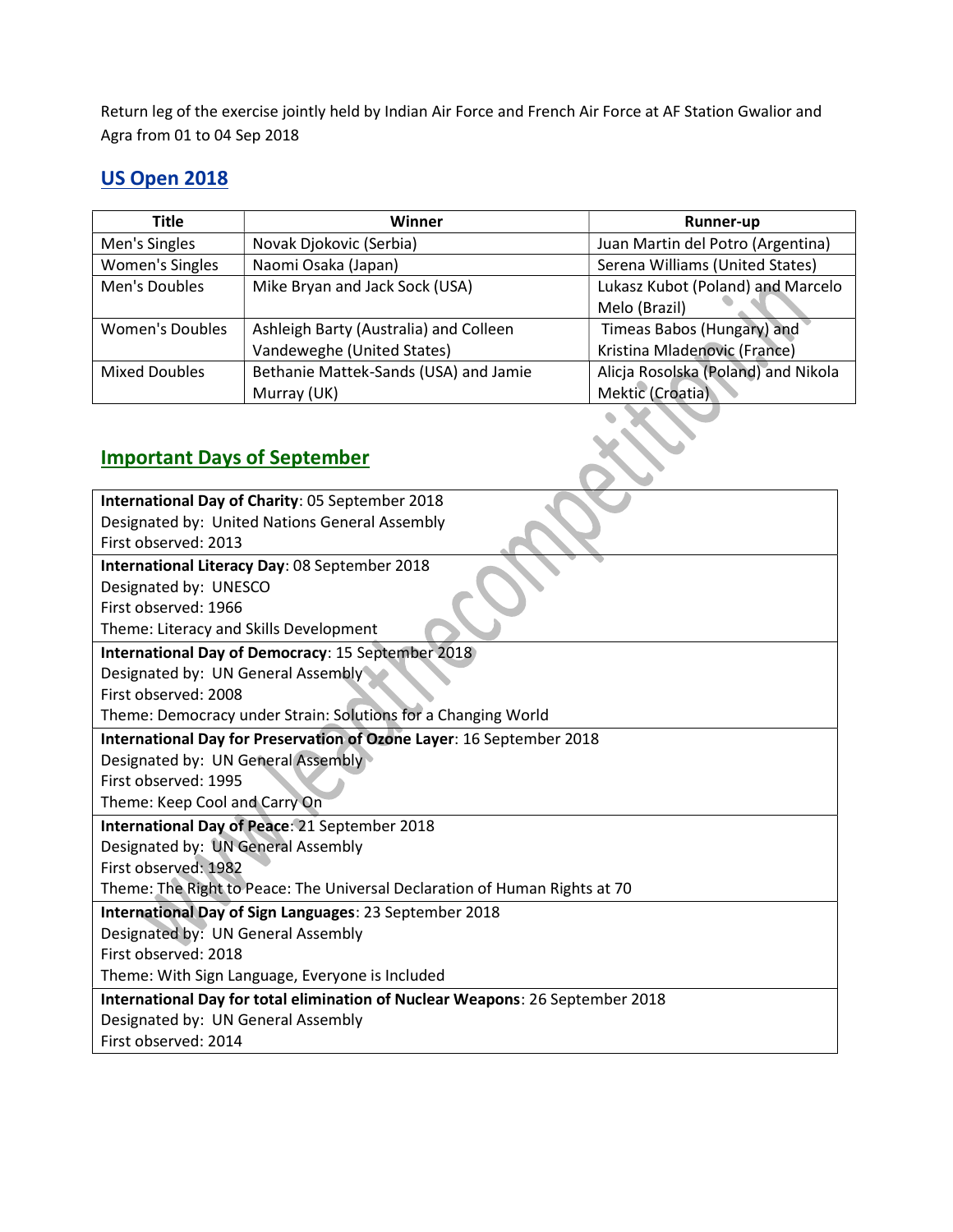World Tourism Day: 27 September 2018 Designated by: UNWTO General Assembly

First observed: 1980

Theme: Tourism and Ditigal Transformation

World Rabies Day: 28 September 2018

Designated by: Global Alliance for Rabies Control

First observed: 1980

Theme: Share the message, Save a life

## International Day for Universal Access to Information: 28 September 2018

Designated by: UNESCO

First observed: 2016

World Maritime Day: 27 September 2018

Designated by: International Maritime Organisation

First observed: 1978

Theme: IMO 70: Our Heritage – Better Shipping for a Better Future

#### International Translation Day: 30 September 2018

Designated by: Federation of International Translators and UN General Assembly First observed: 1953 (By FIT) and 2018 (by UN)

## Joint Military Exercises - September 2018

| #  | Name                  | Countries                      | Place                      | Dates             |
|----|-----------------------|--------------------------------|----------------------------|-------------------|
| 1. | Nomadic Elephant 2018 | India and Mongolia (Armies)    | <b>Five Hills Training</b> | 10 to 21 Sep 2018 |
|    |                       |                                | Area, Ullanbatar,          |                   |
|    |                       |                                | Mongolia                   |                   |
| 2. | <b>SLINEX 2018</b>    | India and Sri Lanka (Navies)   | Trincomalee, Sri           | 07 to 13 Sep 2018 |
|    |                       |                                | Lanka                      |                   |
| 3. | Yudh Abhyas 2018      | <b>India and United States</b> | Chaubatia,                 | 16 to 29 Sep 2018 |
|    |                       | (Armies)                       | Uttarakhand                |                   |
| 4. | Vostok 2018           | Russia, China and Mongolia     | Siberia, Russia            | 11 to 17 Sep 2018 |
| 5. | <b>MILEX 2018</b>     | <b>BIMSTEC</b> countries       | Aundh Military             | 10 to 16 Sep 2018 |
|    |                       |                                | Station, Pune              |                   |
| 6. | <b>AVIAINDRA 2018</b> | India and Russia (Air Forces)  | Lipetsk, Russia            | 17 to 28 Sep 2018 |
| 7. | KAZIND 2018           | India and Kazakhstan           | Otal, Kazakhstan           | 10 to 22 Sep 2018 |
|    |                       | (Armies)                       |                            |                   |

# Important decisions by Supreme Court - September 2018

| #  | Case                                                | Dealing with                             |
|----|-----------------------------------------------------|------------------------------------------|
| 1. | Navtez Singh Johar vs Union of India                | Striking down of Section 377 of IPC on   |
|    |                                                     | <b>Unnatural Offences</b>                |
| 2. | Justice KS Puttaswamy (Retd) vs Union of India      | Upholding of Constitutional Validity of  |
|    |                                                     | Aadhaar                                  |
| 3. | Indian Young Lawyers Association vs State of Kerala | Allowing of entry of women in Sabarimala |
| 4. | Joseph Shine vs Union of India                      | Striking down of Section 497 of IPC on   |
|    |                                                     | Adultery                                 |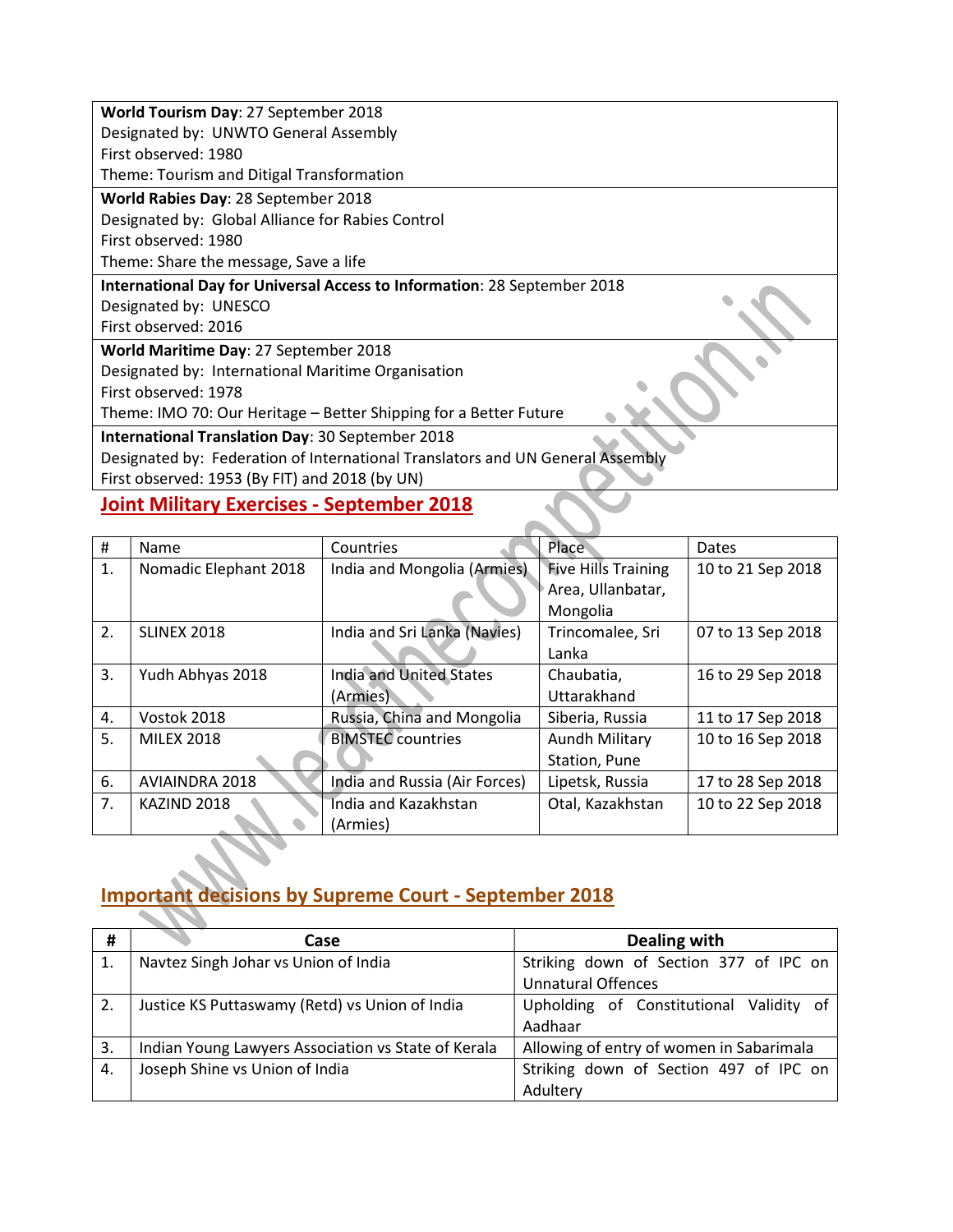# Cyclones/Hurricanes/Typhoons - September 2018

| #  | <b>Name</b>     | <b>Countries affected</b> |
|----|-----------------|---------------------------|
|    | Jebi            | Japan, Taiwan             |
| 2. | Mangkhut        | Philippines, Hongkong     |
| 3. | <b>Florence</b> | <b>United States</b>      |
| 4. | Daye            | India (Odisha)            |
|    | Trami           | Japan                     |

# Sports Awards - 2018

#### Rajiv Gandhi Khel Ratna Award

|          | <b>Recipient</b>    | <b>Discipline</b> |  |
|----------|---------------------|-------------------|--|
| <b>.</b> | Ms. S Mirabai Chanu | Weightlifting     |  |
|          | Virat Kohli         | Cricket           |  |

#### Dronacharya Award

| #  | <b>Recipient</b>                  | <b>Discipline</b>     |
|----|-----------------------------------|-----------------------|
| 1. | Subedar Chenanda Achaiah Kuttappa | <b>Boxing</b>         |
| 2. | Shri Vijay Sharma                 | Weightlifting         |
| 3. | Shri A Srinivasa Rao              | <b>Table Tennis</b>   |
| 4. | Shri Sukhdev Singh Pannu          | <b>Athletics</b>      |
| 5. | Shri Clarence Lobo                | Hockey (Life time)    |
| 6. | Shri Tarak Sinha                  | Cricket (Life time)   |
| 7. | Shri Jiwan Kumar Sharma           | Judo (Life time)      |
| 8. | Shri VR Beedu                     | Athletics (Life time) |

# Arjuna Award

| #   | <b>Recipient</b>           | <b>Discipline</b> |
|-----|----------------------------|-------------------|
| 1.  | Shri Neeraj Chopra         | <b>Athletics</b>  |
| 2.  | Nb Sub Jinson Johnson      | <b>Athletics</b>  |
| 3.  | Ms. Hima Das               | <b>Athletics</b>  |
| 4.  | Ms. Nelakurthi Sikki Reddy | Badminton         |
| 5.  | Subedar Satish Kumar       | <b>Boxing</b>     |
| 6.  | Ms. Smriti Mandhana        | Cricket           |
| 7.  | Shri Shubhankar Sharma     | Golf              |
| 8.  | Shri Manpreet Singh        | Hockey            |
| 9.  | Ms. Savita                 | Hockey            |
| 10. | Col. Ravi Rathore          | Polo              |
| 11. | Ms. Rahi Sarnobat          | Shooting          |
| 12. | Shri Ankur Mittal          | Shooting          |
| 13. | Ms. Shreyasi Singh         | Shooting          |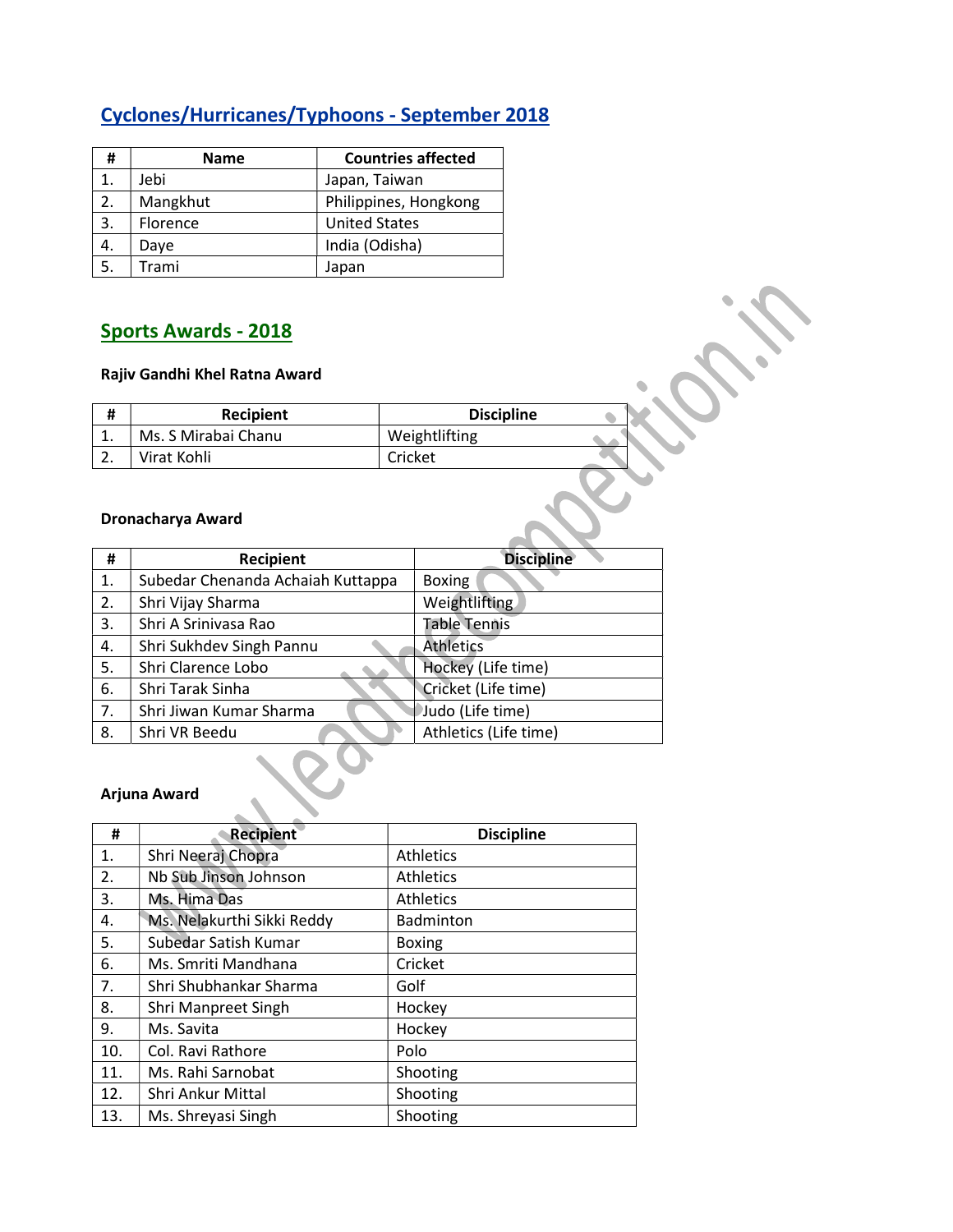| 14. | Ms. Manika Batra   | <b>Table Tennis</b> |
|-----|--------------------|---------------------|
| 15. | Shri G. Sathiyan   | <b>Table Tennis</b> |
| 16. | Shri Rohan Bopanna | Tennis              |
| 17. | Shri Sumit         | Wrestling           |
| 18. | Ms. Pooja Kadian   | Wushu               |
| 19. | Shri Ankur Dhama   | Para-Athletics      |
| 20. | Shri Manoj Sarkar  | Para-Badminton      |

## Dhyan Chand Award

| #                                 | <b>Recipient</b>             | <b>Discipline</b> |  |
|-----------------------------------|------------------------------|-------------------|--|
| 1.                                | Shri Satyadev Prasad         | Archery           |  |
| 2.                                | Shri Bharat Kumar Chetri     | Hockey            |  |
| 3.                                | Ms. Bobby Alysius            | <b>Athletics</b>  |  |
| 4.                                | Shri Chougale Dadu Dattatray | Wrestling         |  |
| Rashtriya Khel Protsahan Puruskar |                              |                   |  |

## Rashtriya Khel Protsahan Puruskar

| #  | Category                                                           | <b>Discipline</b>             |
|----|--------------------------------------------------------------------|-------------------------------|
| 1. | Identification and Nurturing of Budding and Young Talent           | Rashtriya Ispat Nigam Limited |
| 2. | Encouragement to Sports through Corporate Social<br>Responsibility | <b>JSW Sports</b>             |
| 3. | Sports for Development                                             | Isha Outreach                 |
|    |                                                                    |                               |

## Maulana Abul Kalam Azad (MAKA) Trophy 2017-18

Guru Nanak Dev University, Amritsar

# Important Awards - September 2018

| #  | Award                                    | <b>Recipients</b>                 | Award given by          |
|----|------------------------------------------|-----------------------------------|-------------------------|
| 1. | Meryl Streep Award for Excellence        | Ms. Aishwarya Rai                 | Women in Film and       |
|    |                                          | <b>Bachchan</b>                   | Television (WIFT) India |
|    |                                          |                                   | Awards.                 |
| 2. | Wyler Award for Excellence in Direction  | Ms. Zoya Akhtar                   | Women in Film and       |
|    |                                          |                                   | Television (WIFT) India |
|    |                                          |                                   | Awards.                 |
| 3. | <b>WIFT Emerald Award</b>                | Ms. Janhvi Kapoor                 | Women in Film and       |
|    |                                          |                                   | Television (WIFT) India |
|    |                                          |                                   | Awards.                 |
| 4. | UN Interagency Task Force (UNIATF) Award | Shri Manoj Jhalani,               | <b>UNIATF</b>           |
|    |                                          | <b>Additional Secretary &amp;</b> |                         |
|    |                                          | Mission Director (NHM),           |                         |
|    |                                          | Ministry of Health and            |                         |
|    |                                          | <b>Family Welfare</b>             |                         |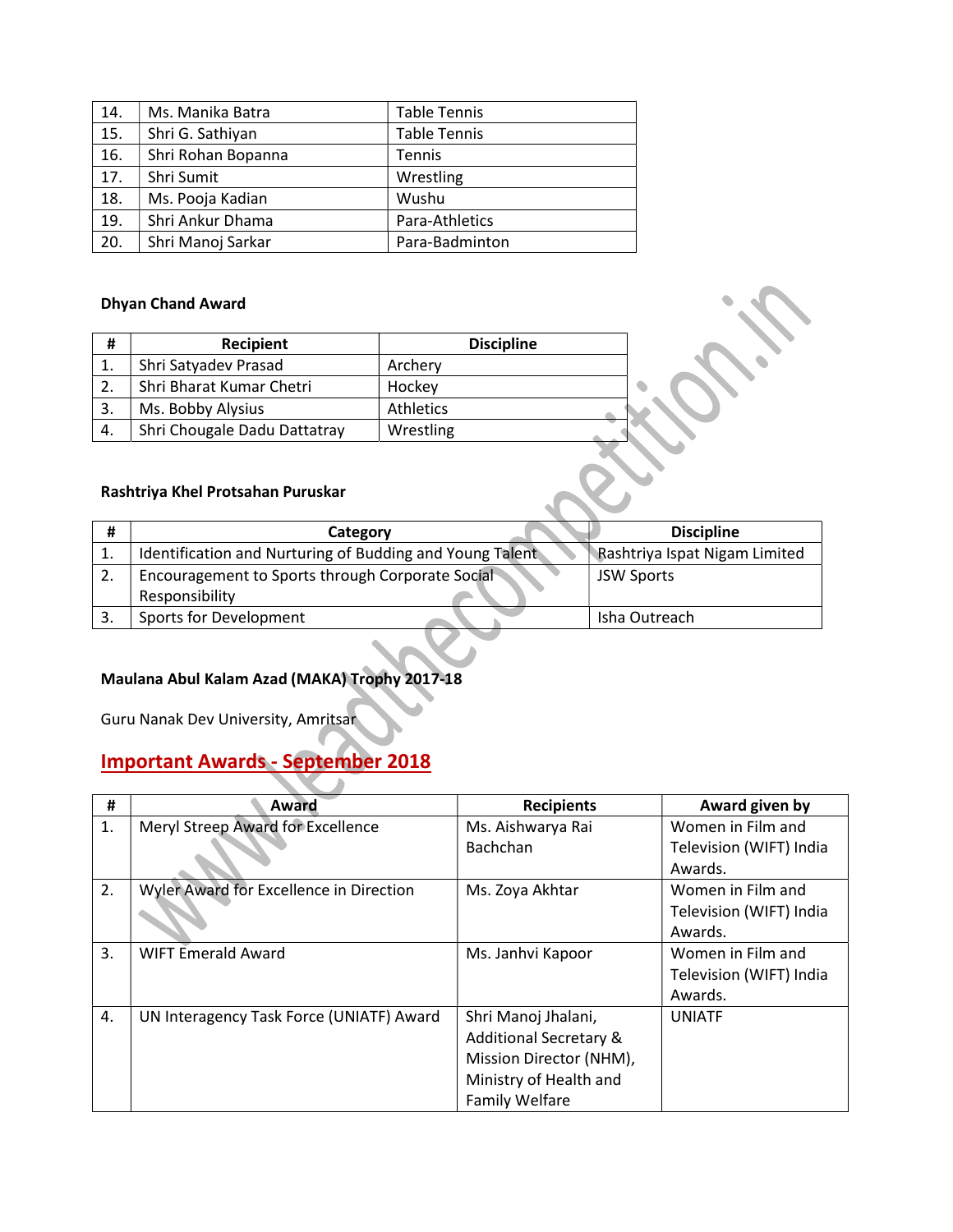| Meera Puraskar | Shri Sawai Singh | Rajasthan Sahitya |
|----------------|------------------|-------------------|
|                | Shekhawat        | Academy           |

# Right Livelihood Awards 2018

Honorary Award: Thelma Aldana (Guatemala) & Iván Velásquez (Colombia), for their innovative work in exposing abuse of power and prosecuting corruption, thus rebuilding people's trust in public institutions.

Three cash awards go to civil and human rights defenders:

Abdullah al-Hamid, Mohammad Fahad al-Qahtani and Waleed Abu al-Khair (Saudi Arabia), for their visionary and courageous efforts, guided by universal human rights principles, to reform the totalitarian political system in Saudi Arabia.

Yacouba Sawadogo (Burkina Faso), a farmer, for turning barren land into forest and demonstrating how farmers can regenerate their soil with innovative use of indigenous and local knowledge.

Tony Rinaudo (Australia), an agronomist, for demonstrating on a large scale how drylands can be greened at minimal cost, improving the livelihoods of millions of people.

# India's official entry to 2019 Oscar Awards

Points to remember

Name of the film: Village Rockstars

Language: Assamese

Director: Rima Das

# IOWave 18 - Tsunami Mock Drill

Date: 04 and 05 September 2018

Organised by: Intergovernmental Oceanographic Commission of UNESCO

No. of participants: 24

The purpose of the exercise is to increase tsunami preparedness and evaluate response capabilities in each state. The exercise would involve the evacuation of more than 1,25,000 people from the coastal communities of Odisha, Andaman and Nicobar Islands, Andhra Pradesh, Tamil Nadu, Puducherry, Maharashtra, West Bengal, Gujarat and Goa.

## Asian Games 2018

Held at : Jakarta and Palembang (Indonesia)